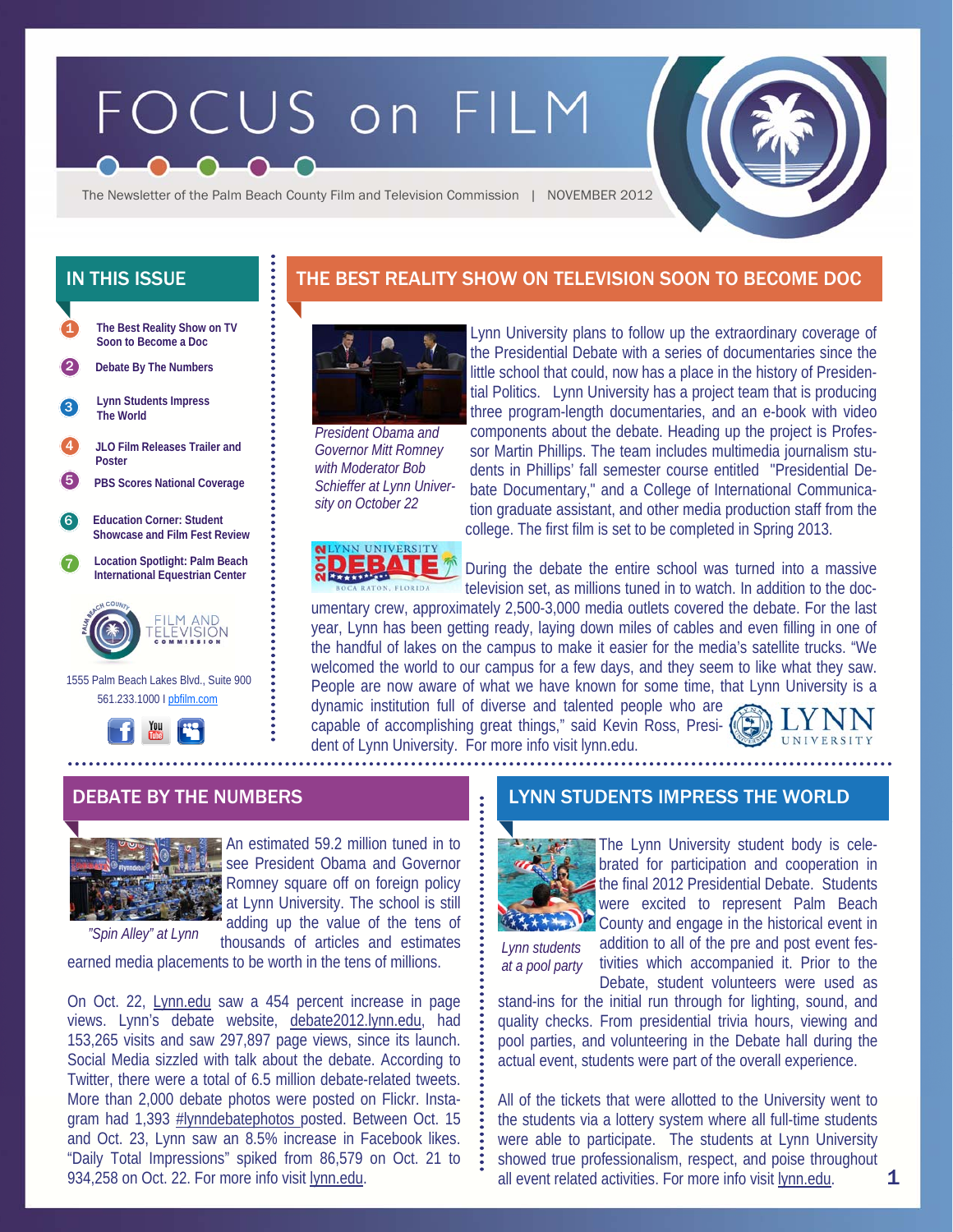

FOCUS ON FILM

## JLO FILM RELEASES TRAILER AND POSTER **AREA COMPANY HITS A HIGH NOTE**



The feature film, *Parker* created quite a buzz when it shot in Palm Beach County last year, and now the trailer and poster have been released! The film stars **Jennifer Lopez** and **Jason Statham**, and is directed by **Taylor Hackford***. Parker* is the first Donald Westlake adaptation to officially name its 'criminal with a conscience' by his true name,

*Parker*. The film shot in many of the County's most picturesque locations including The Boca Raton Resort and Club, locations in the Town of Palm Beach, and beautiful streets in Boca Raton, Ocean Ridge, and West Palm Beach. The film will be released on January 25, 2013. The trailer can be viewed on many websites including IMDB under *Parker*. For more info call 561.233.1000.

## PBC SCORES NATIONAL COVERAGE



Five players from last month's memorable Ryder Cup Matches, including standout European performer Justin Rose, head a field of eight prominent PGA Tour stars set to compete in the **2012 Tyco** 

**Golf Skills Challenge**. The competition among four two-man teams takes place on **Monday, November 12**, at **The Breakers in Palm Beach, FL**. *NBC Sports Photo* 



A total of \$800,000 in prize money will be at stake in the 21st annual event, one of the longest-running post-FedExCup competitions sanctioned by the PGA Tour. The competition will be taped for broadcast on

NBC Sports December 29-30 from 4-6 p.m. in all time zones. The Tyco Golf Skills Challenge is the only post-FedExCup event that remains on broadcast network TV. It is the only golf on network television that holiday weekend. The format this year is especially

conducive to the Tyco Skills Challenge TV production approach, which showcases the personalities of the players, who are equipped with microphones throughout the event. For more info visit TycoIS.com.



**Reid Whitelaw**, President of **BrookSide** Brookside Music Corp., headquartered in **Singer Island**, an-

nounced the inclusion of the original master recording, "Love & Happiness", performed by the female vocal group, First Choice, in the NuImage/Millennium Films motion picture, *The Paperboy*. The film stars Nicole Kidman, Matthew McConaughey, Zac Efron, and John Cusack.

Brookside Music Corp. in recent years has been represented with their music in such notable films as *Milk*, *Brooklyn's Finest*, *Carlito's Way: Rise To Power*, *American Pie: Presents Beta House*, *Love Ranch*, and *Simon Burch*. For more info call 561.842.3383 or email BrooksideRecords@aol.com.



## ESPN COVERS CELEB TENNIS EVENT



**The annual Chris Evert/Raymond James** Pro-Celebrity Tennis Classic is back! ESPN covered all of the action, and will air highlights from the event in 2013 during the Australian Open. This year's

*Hoda Kotb and Chris Evert* 

event brought together stars from the entertainment and tennis worlds for a three-day charity event from October 26-

28, 2012. Tennis was be played at the Delray Beach Tennis Center, and the 23nd annual gala, was once again held at the Boca Raton Resort & Club in Boca Raton.

Celebrity participants included Tom Arnold, Alan Thicke, Scott Foley, Hoda Kotb, Jon Lovitz, and many other A-List participants. Chris Evert hosts this event to help support charities. Over \$20 million dollars has been distributed to worthwhile programs all over Florida, since the event began over two decades ago. For more information visit chrisevert.org.

## AREA COMPANY TO PRODUCE NEW INDIE FILM



. . . . . . . . . . . . . . . . . .

**George Williams** of **Capitol Pictures** who wrote and produced the film *Unconscious*, a film that was featured at the 2006 **Palm Beach International Film Festival**, is producing a new film called *High Water*. *High Water* is about a convicted child kidnapper who is released pending retrial, and another young girl has disappeared. The drama is set in West Palm Beach. Williams also has a bestselling book, *Snow on the Palms*. According to Williams, it is the #1 bestselling book (five weeks running) in Palm Beach. Williams has a slate of independent films in development as well, and plans on filming them in Palm Beach County. His film, *Unconscious* is distributed in the United States and Canada by Universal Pictures. For more info please email George Williams at featurefilms@capitol-pictures.com.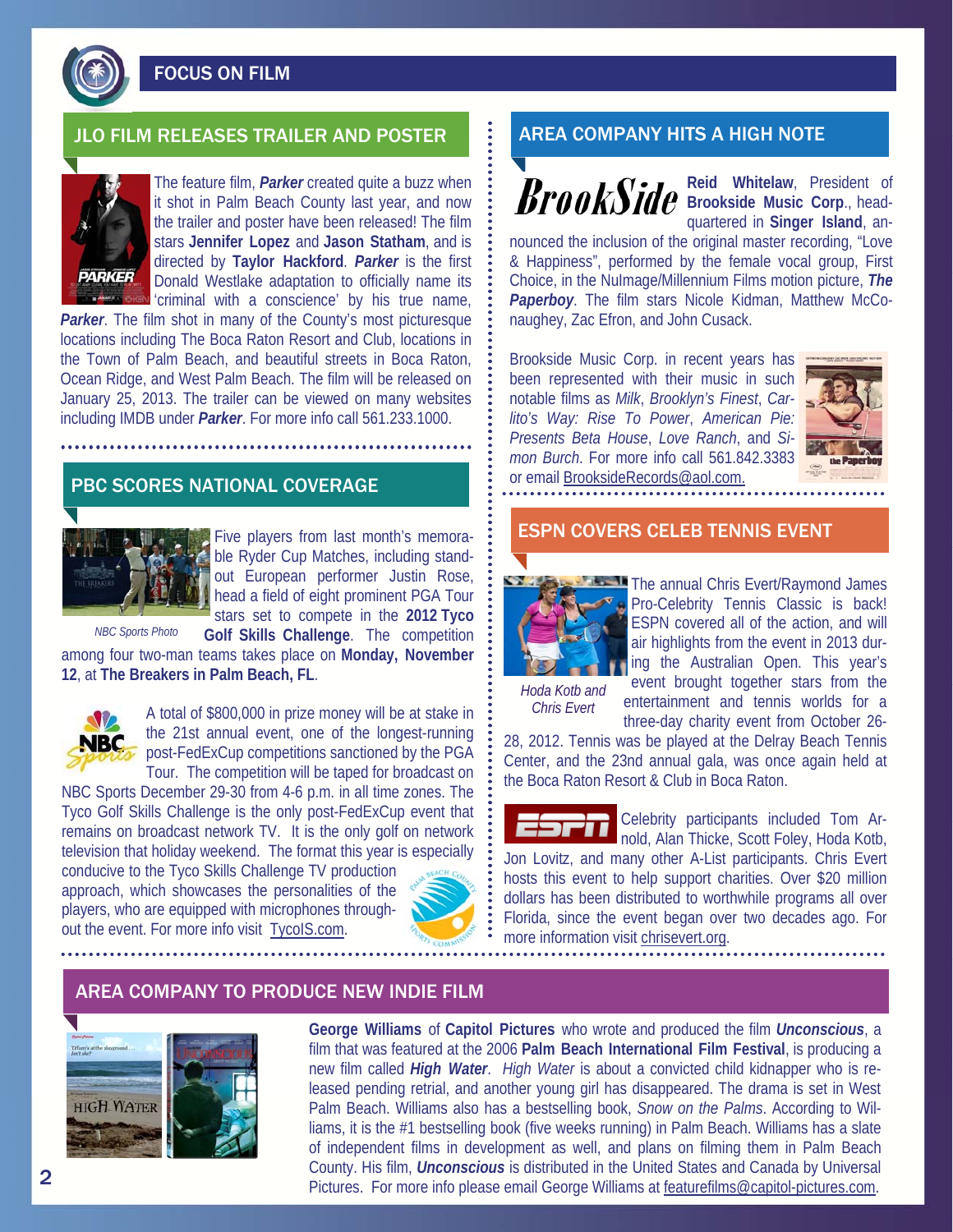

# PALM BEACH COUNTY GETS THEIR FEET WET FILM TAKES ON 'ULTIMATE SACRIFICE



Palm Beach County's beaches and waterways have always been attractive to productions but never before have we experienced so much interest for projects under

our waters. *Ultimate Diver Challenge* wrapped up their reality television show this summer with underwater challenges for divers to complete with some of the dives taking place under the Blue Heron Bridge due to easy access for divers. World renowned underwater photographer Alex Mustard refers to the area underneath the bridge as "an Aladdin's cave packed with treasures."

Veteran National Geographic photographer David Doubilet recently gave the keynote speech at the 4th Annual Go Blue Awards and referred to our waters as "some of the most interesting and tough diving" in the world. David has been in town photo-

graphing the Goliath grouper with FSU researcher Chris Koenig. In addition, the December issue of *Sport Diver Magazine* features Palm Beach as one of the "Ten Warm Water Destinations to Beat the Winter Blues." For info about UDC visit ultimatediverchallenge.com or call 561.233.1000.



# ARTISTIC EXPRESSION IS ALIVE AND WELL **FOLL FITC CONGRATULATES ITS FALL INTERN!**



2013

Students from the Digital Media Arts College **INTERNATIONAL (DMAC) are getting involved with the Inter-**EXHIBIT and SYMPOSIUM national Kinetic Art Exhibit and Symposium. The Symposium delivers an Art and Cultural

event that transcends typical art fairs, and brings attention to South Florida. Many activities will be offered in the coming months leading up to the Symposium, which takes place February 8-10, 2013. Recently, an installation of nine kinetic artworks along the walkable loop in Boynton Beach were set-up for the Symposium. Additional kinetic artwork will be installed this month. The students from DMAC were on site to document the artwork installation and interview the artists. For more info visit intlkineticartevent.org.



The new film, *The Ultimate Sacrifice* by **Divaca Productions, LLC** recently had its private screening premiere at **Wellington Theatre 8**! Producers held a red carpet event outside the theatre, and the film was shown to a packed house. The movie was shot in Palm Beach County, and other areas of South Florida. "*The Ultimate* 

*Sacrifice* is the first of many films we will be producing to raise awareness for certain specific and important issues we currently face in society today," said Veronica Simpson, CEO/ Founder of Divaca.

*The Ultimate Sacrifice* is inspired by true events. It's about a married couple struggling in their relationship both physically and mentally–which lead to certain sacrifices between both to be made. Walker–the husband–is a Marine who suffers from Post Traumatic Stress Disorder (PTSD). His wife–Nicky–

struggles to understand his illness, running out of patience in dealing with his episodes, as she hangs on to her undying faith. For more info visit theultimatesacrificefilm.com





Please join the Palm Beach County Film & Television Commission (FTC) in congratulating **Dominique Mayes** as she graduates the internship program. Dominique recently graduated from Florida A&M University and will soon be accepting the title of District Aide to Senator Jeff Clemens. "While at the FTC I didn't just

*Mayes* 

learn about the film industry, this internship opened my eyes and gave me hands on experience in the film business we have right here in Palm Beach County," said Mayes. For more information about the FTC's internship program, please visit pbfilm.com or call 561.233.1000.

## SHOWCASE YOUR TALENT AS A FLORIDA STAR!



**The South Florida Fair** is once again searching for the most talented contestants for the 13th anniversary of Starz of the Future! Talent of all kinds are invited to try out. Singers, dancers, bands and specialty acts from the counties of Palm Beach, Broward, Martin, St. Lucie, Okeechobee and Hendry are eligible. All contestants must complete an entry form and audition at a specified time and location to participate in the Starz of the Future Competition. No entry



fee. All entries must be received or postmarked by DECEMBER 1, 2012 by 5 pm. Entries postmarked, e-mailed or faxed after this date will not be considered and will be put on a mailing list for the following year. The South Florida Fair is celebrating its 101st year! The Fair will take place at the South Florida Fairgrounds in West Palm Beach from January 18-February 3, 2013. For more info visit southfloridafair.com.